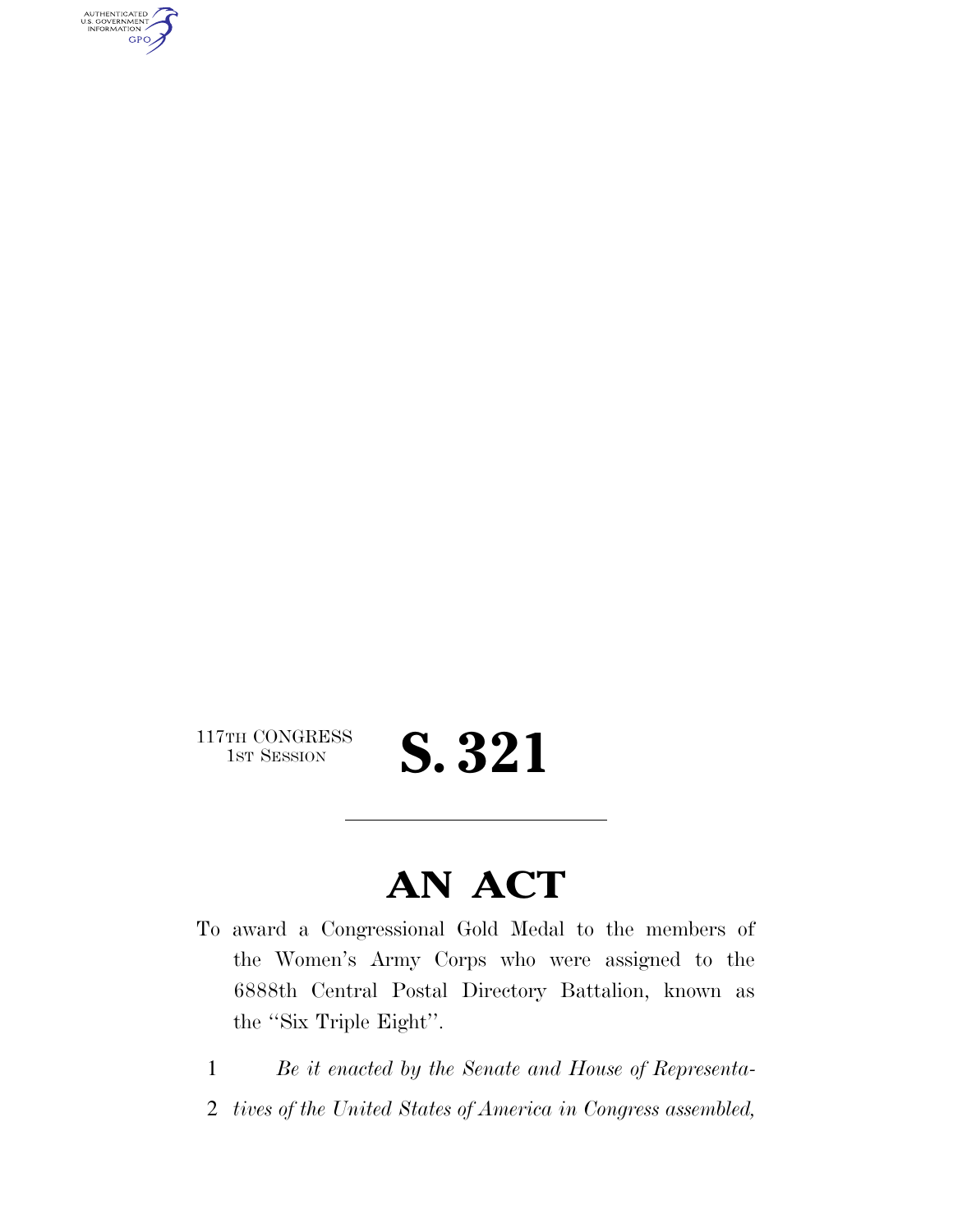#### **SECTION 1. SHORT TITLE.**

 This Act may be cited as the '' 'Six Triple Eight' Con-gressional Gold Medal Act of 2021''.

## **SEC. 2. FINDINGS.**

Congress finds the following:

 (1) On July 1, 1943, President Franklin D. Roosevelt signed into law legislation that established the Women's Army Corps (referred to in this section as the ''WAC'') as a component in the Army. The WAC was converted from the Women's Army Auxil- iary Corps (referred to in this section as the ''WAAC''), which had been created in 1942 without official military status. First Lady Eleanor Roosevelt and Mary McLeod Bethune, the founder of the Na- tional Council of Negro Women, advocated for the admittance of African-American women into the newly formed WAC to serve as officers and enlisted personnel.

 (2) Dubbed ''10 percenters'', the recruitment of African-American women to the WAAC was limited to 10 percent of the population of the WAAC to match the proportion of African-Americans in the national population. Despite an Executive order issued by President Franklin D. Roosevelt in 1941 banning racial discrimination in civilian defense in-dustries, the Armed Forces remained segregated.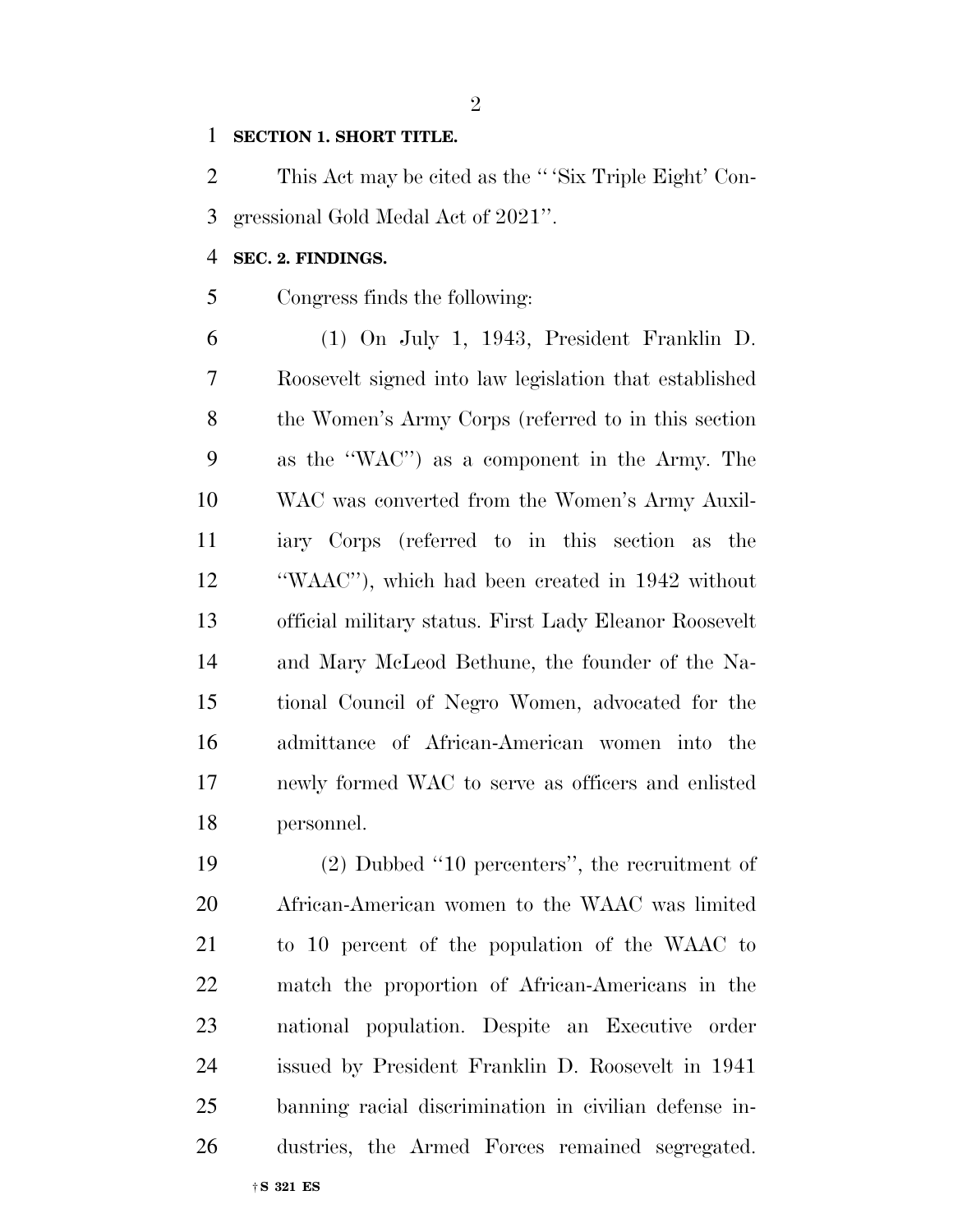Enlisted women served in segregated units, partici- pated in segregated training, lived in separate quar- ters, ate at separate tables in mess halls, and used segregated recreational facilities. Officers received their officer candidate training in integrated units but lived under segregated conditions. Specialist and technical training schools were integrated in 1943. During World War II, a total of 6,520 African- American women served in the WAAC and the WAC.

 (3) After several units of White women were sent to serve in the European Theater of Operations (referred to in this section as the ''ETO'') during World War II, African-American organizations advo- cated for the War Department to extend the oppor- tunity to serve overseas to African-American WAC units.

 (4) In November 1944, the War Department approved sending African-American women to serve in Europe. A battalion of all African-American women drawn from the WAC, the Army Service Forces, and the Army Air Forces was created and designated as the 6888th Central Postal Directory Battalion (referred to in this section as the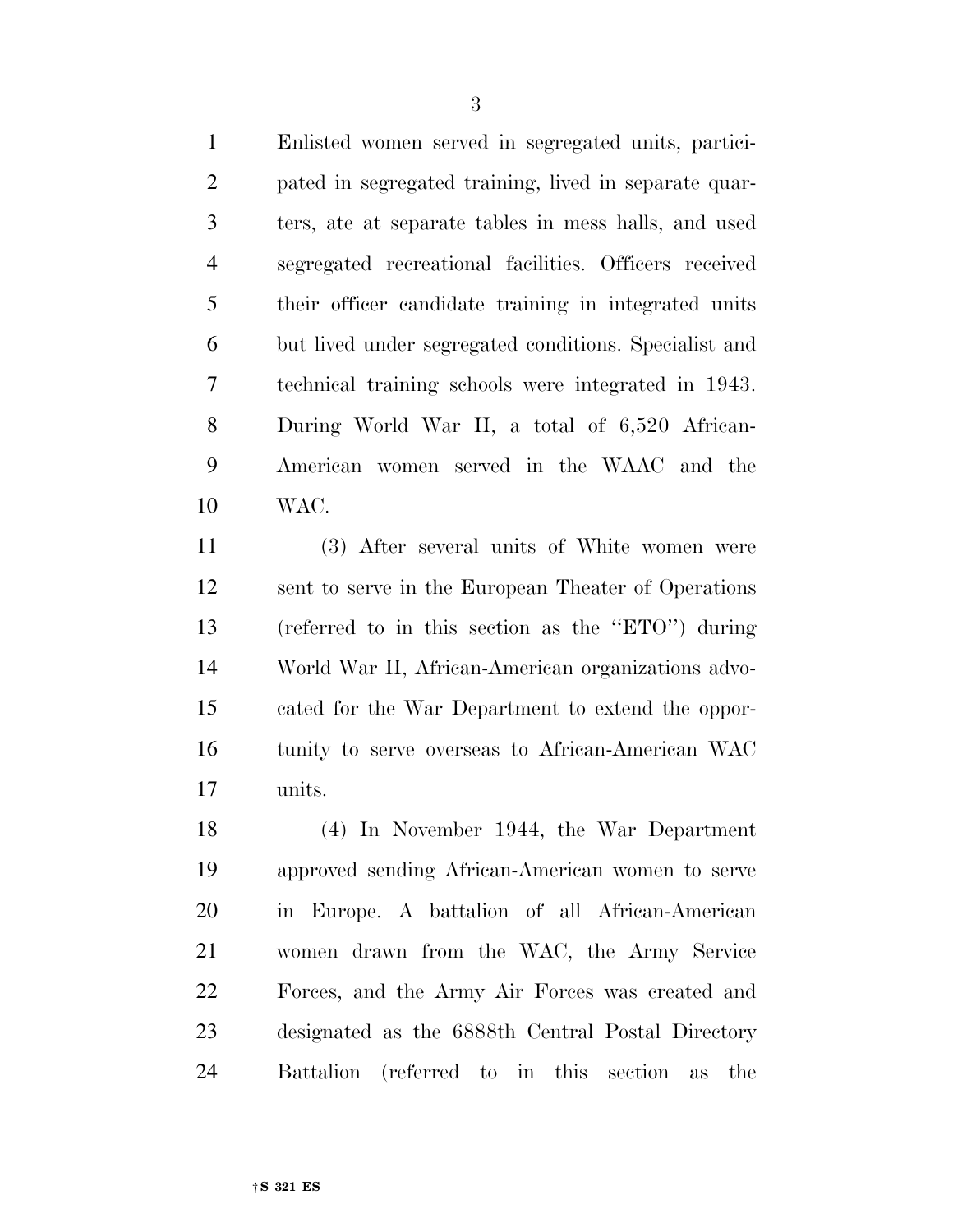''6888th''), which was nicknamed the ''Six Triple Eight''.

 (5) Army officials reported a shortage of quali- fied postal officers within the ETO, which resulted in a backlog of undelivered mail. As Allied forces drove across Europe, the ever-changing locations of servicemembers hampered the delivery of mail to those servicemembers. Because 7,000,000 civilians and military personnel from the United States served in the ETO, many of those individuals had identical names. For example, 7,500 such individuals were named Robert Smith. One general predicted that the backlog in Birmingham, England, would take 6 months to process and the lack of reliable mail service was hurting morale.

 (6) In February 1945, the 6888th arrived in Birmingham. Upon their arrival, the 6888th found warehouses filled with millions of pieces of mail in- tended for members of the Armed Forces, United States Government personnel, and Red Cross work-ers serving in the ETO.

 (7) The 6888th created effective processes and filing systems to track individual servicemembers, organize ''undeliverable'' mail, determine the in-tended recipient for insufficiently addressed mail,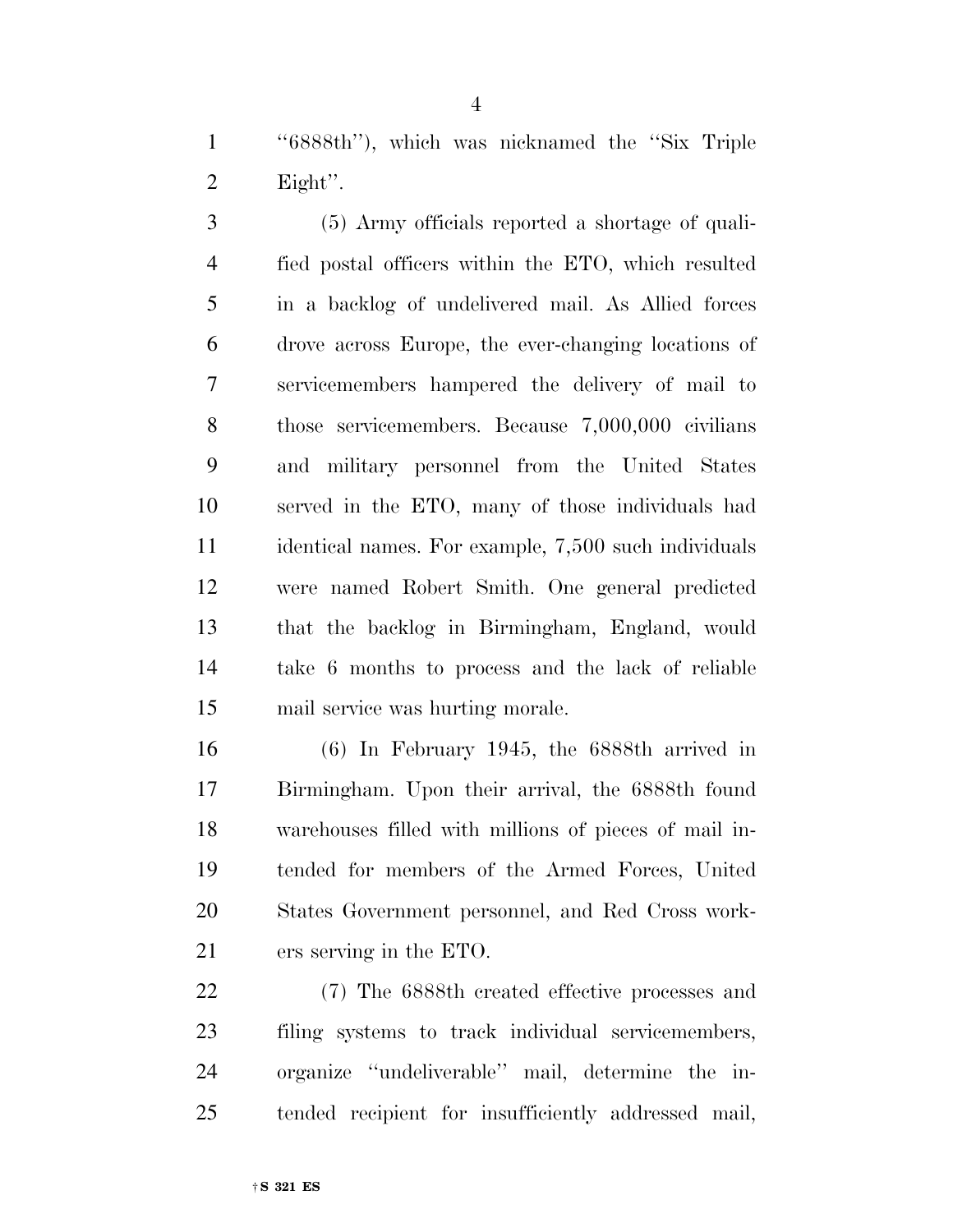| $\mathbf{1}$   | and handle mail addressed to servicemembers who        |
|----------------|--------------------------------------------------------|
| $\overline{2}$ | had died. Adhering to their motto of "No mail, low     |
| 3              | morale", the women processed an average of 65,000      |
| $\overline{4}$ | pieces of mail per shift and cleared the 6-month       |
| 5              | backlog of mail within 3 months.                       |
| 6              | (8) The 6888th traveled to Rouen, France, in           |
| 7              | May 1945 and worked through a separate backlog of      |
| 8              | undelivered mail dating back as far as 3 years.        |
| 9              | $(9)$ At the completion of their mission, the unit     |
| 10             | returned to the United States. The 6888th was dis-     |
| 11             | continued on March 9, 1946, at Camp Kilmer, New        |
| 12             | Jersey.                                                |
| 13             | $(10)$ The accomplishments of the 6888th in Eu-        |
| 14             | rope encouraged the General Board, United States       |
| 15             | Forces, European Theater of Operations to adopt        |
| 16             | the following premise in their study of the WAC        |
| 17             | issued in December 1945: "[T] he national security     |
| 18             | program is the joint responsibility of all Americans   |
| 19             | irrespective of color or sex" and "the continued use   |
| 20             | of colored, along with white, female military per-     |
| 21             | sonnel is required in such strength as is proportion-  |
| 22             | ately appropriate to the relative population distribu- |
|                |                                                        |

 (11) With the exception of smaller units of Af-rican-American nurses who served in Africa, Aus-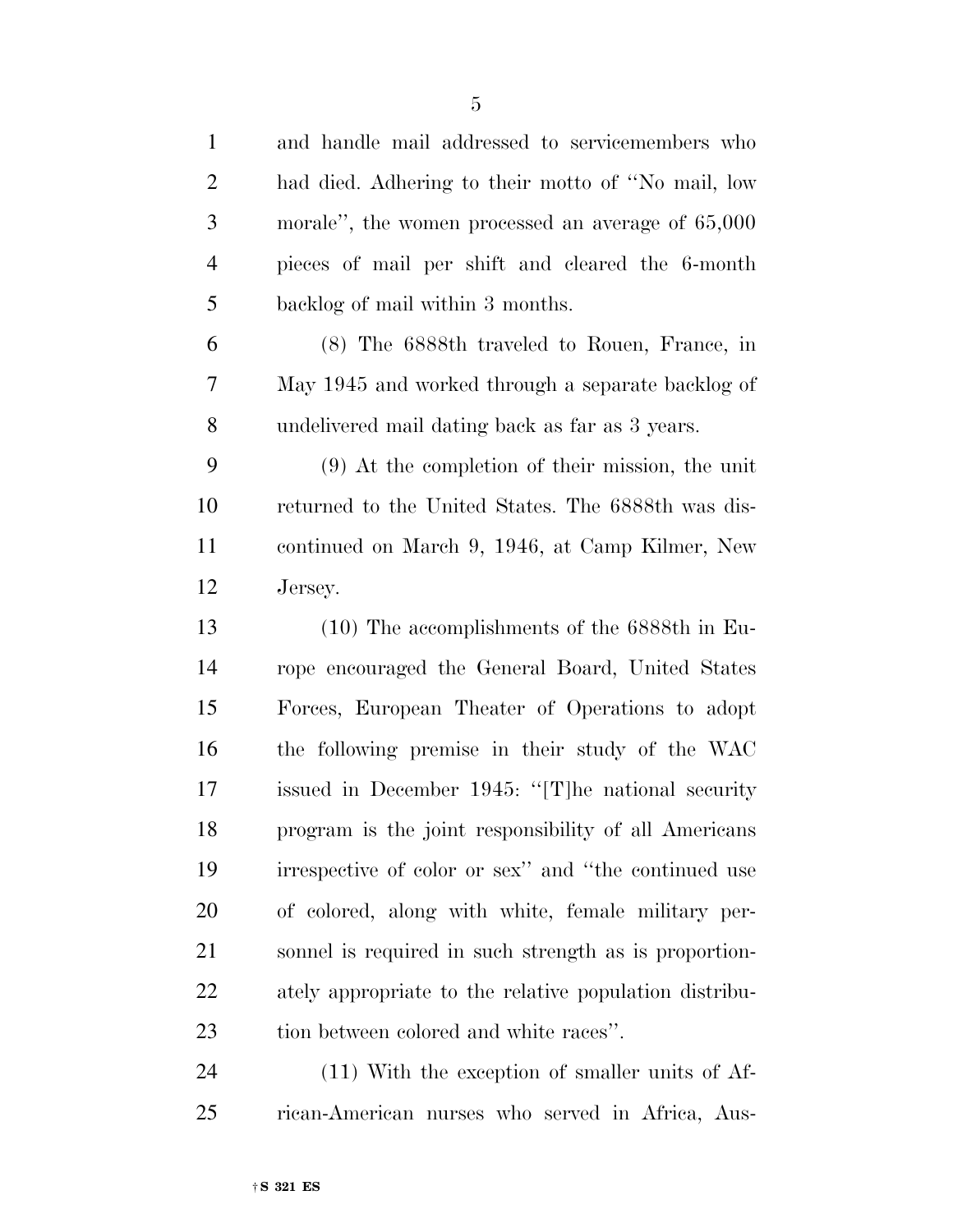paign Medal, the Women's Army Corps Service Medal, and the World War II Victory Medal for (13) In 2019, the Army awarded the 6888th the Meritorious Unit Commendation. (a) AWARD AUTHORIZED.—The Speaker of the (2) the devotion to duty of those women; and

ceived the European African Middle Eastern Cam-

 overseas during World War II. (12) The members of the ''Six Triple Eight'' re-

tralia, and England, the 6888th was the only Afri-

can-American Women's Army Corps unit to serve

- their service.
- 

# **SEC. 3. CONGRESSIONAL GOLD MEDAL.**

 House of Representatives and the President pro tempore of the Senate shall make appropriate arrangements for the award, on behalf of Congress, of a single gold medal of appropriate design in honor of the women of the 6888th Central Postal Directory Battalion (commonly known as the ''Six Triple Eight'') in recognition of—

 (1) the pioneering military service of those women;

 (3) the contributions made by those women to increase the morale of all United States personnel stationed in the European Theater of Operations during World War II.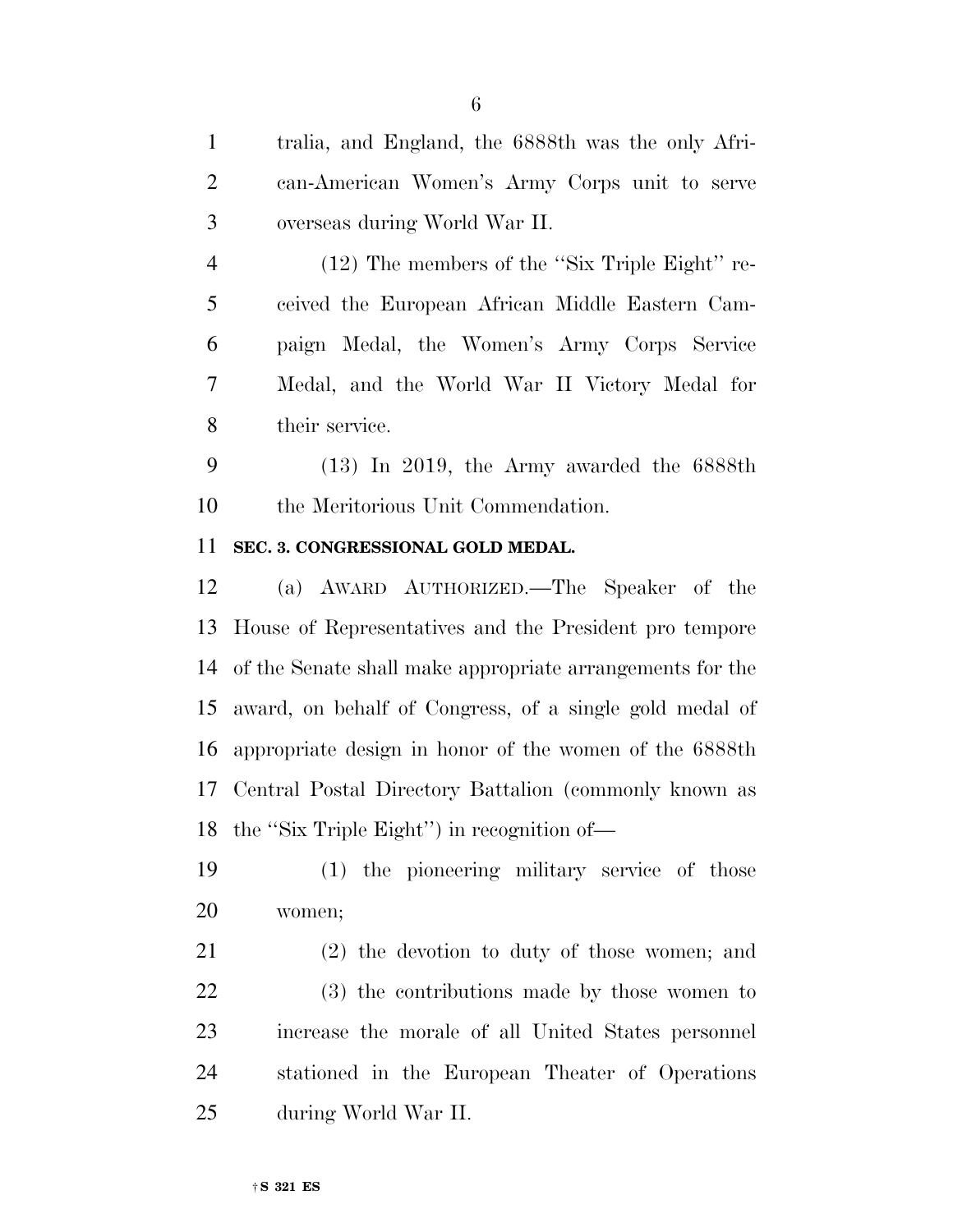(b) DESIGN AND STRIKING.—For the purposes of the award described in subsection (a), the Secretary of the Treasury (referred to in this Act as the ''Secretary'') shall strike the gold medal with suitable emblems, devices, and inscriptions, to be determined by the Secretary.

(c) SMITHSONIAN INSTITUTION.—

 (1) IN GENERAL.—After the award of the gold medal under subsection (a), the medal shall be given to the Smithsonian Institution, where the medal shall be available for display, as appropriate, and made available for research.

 (2) SENSE OF CONGRESS.—It is the sense of Congress that the Smithsonian Institution should make the gold medal received under paragraph (1) available elsewhere, particularly at—

 (A) appropriate locations associated with the 6888th Central Postal Directory Battalion; (B) the Women in Military Service for America Memorial;

 (C) the United States Army Women's Mu-seum;

 (D) the National World War II Museum and Memorial;

 (E) the National Museum of the United States Army; and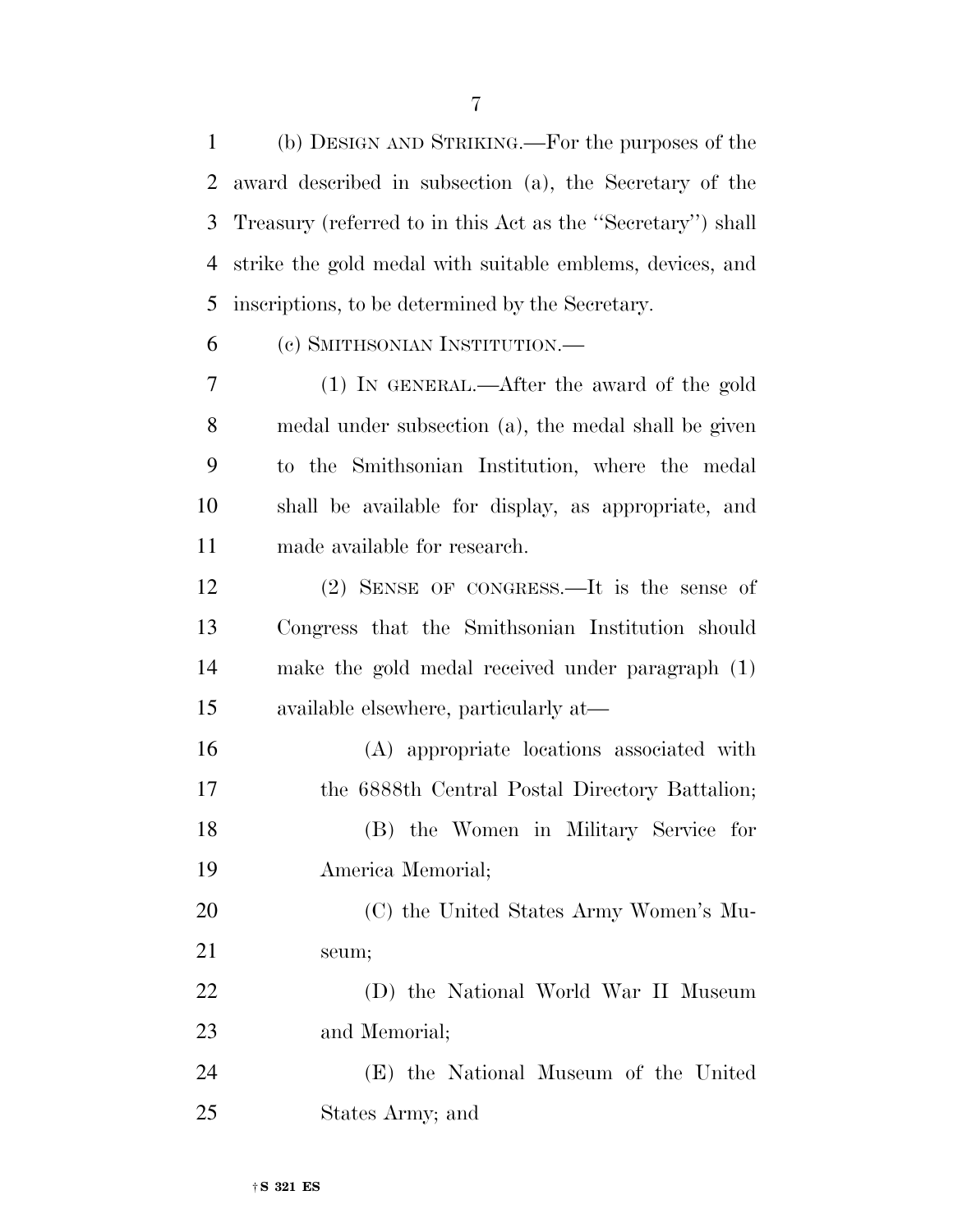(F) any other location determined appro-priate by the Smithsonian Institution.

## **SEC. 4. DUPLICATE MEDALS.**

 Under such regulations as the Secretary may pre- scribe, the Secretary may strike and sell duplicates in bronze of the gold medal struck under section 3 at a price sufficient to cover the costs of the medals, including labor, materials, dies, use of machinery, and overhead expenses.

# **SEC. 5. NATIONAL MEDALS.**

 (a) NATIONAL MEDALS.—Medals struck under this Act are national medals for purposes of chapter 51 of title 31, United States Code.

 (b) NUMISMATIC ITEMS.—For purposes of section 5134 of title 31, United States Code, all medals struck under this Act shall be considered to be numismatic items. **SEC. 6. AUTHORITY TO USE FUND AMOUNTS; PROCEEDS OF SALE.** 

 (a) AUTHORITY TO USE FUND AMOUNTS.—There is authorized to be charged against the United States Mint Public Enterprise Fund such amounts as may be nec- essary to pay for the costs of the medals struck under this Act.

 (b) PROCEEDS OF SALE.—Amounts received from the sale of duplicate bronze medals authorized under section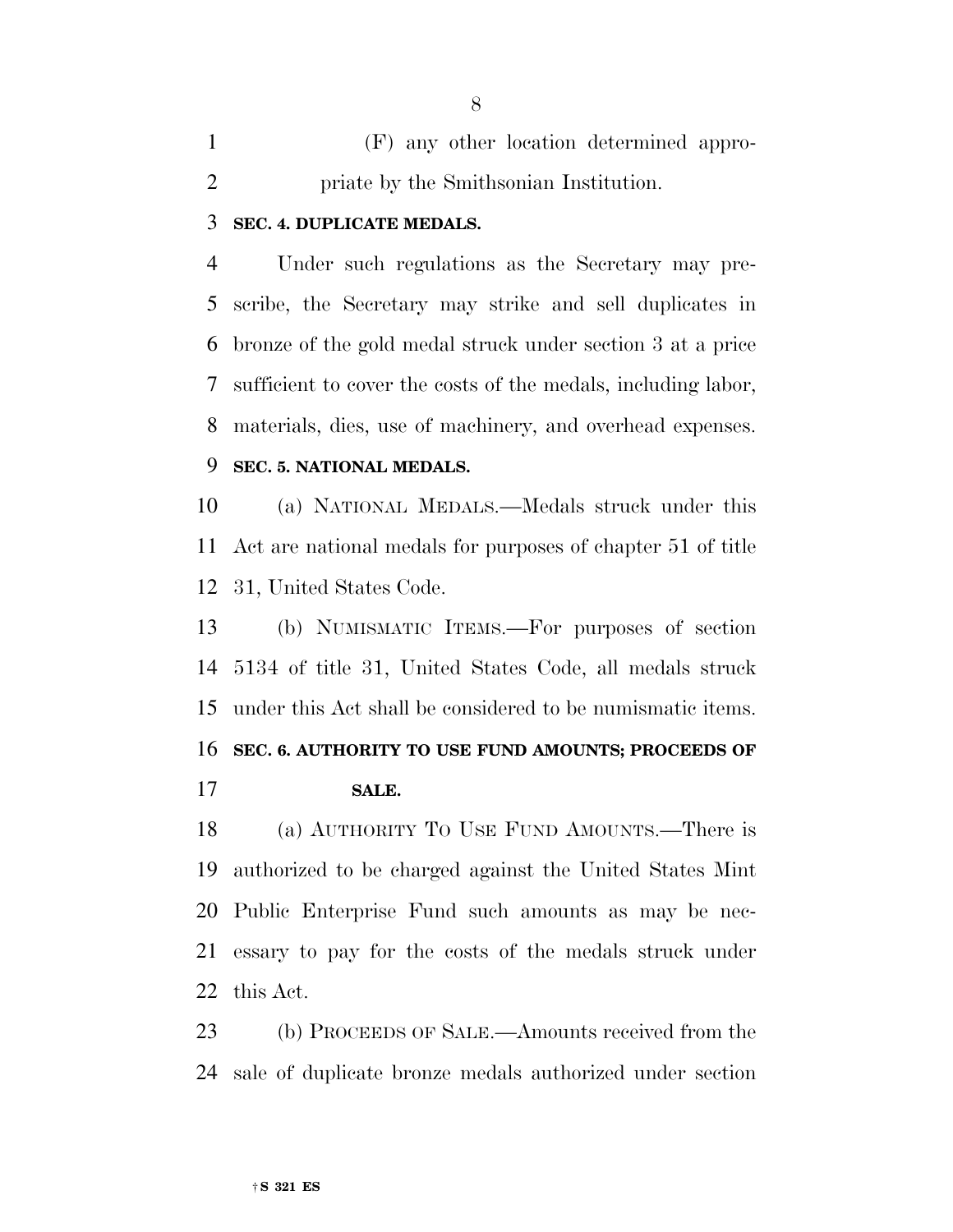- 1 4 shall be deposited into the United States Mint Public
- 2 Enterprise Fund.

Passed the Senate April 29, 2021.

Attest:

*Secretary.*